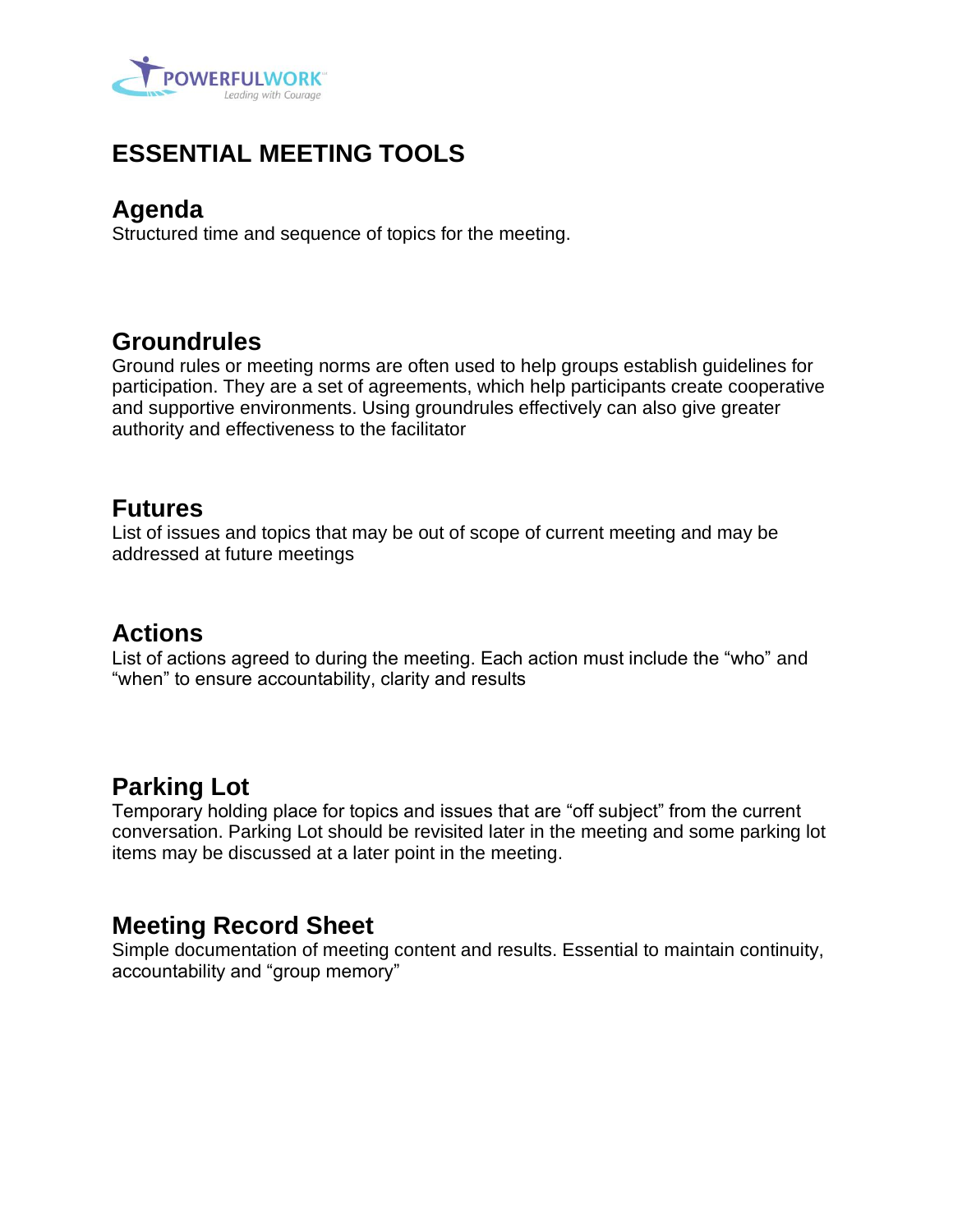

# **Important Meeting Tips**

### **To use ground rules:**

- Have participants develop them together if possible.
- Post ground rules on a flip chart paper.
- Ensure entire group agrees to follow the ground rules. Get explicit agreement.
- Gain permission from the group to enforce the ground rules as facilitator.
- Encourage participants to self-enforce ground rules.

### *Commonly used Ground Rules:*

- Use I statements
- One conversation at a time
- One topic at a time
- Respectful communication
- Take care of yourself
- Seek to understand, then be understood
- Share relevant information
- Stay full engaged to the end
- Focus on interests, not positions
- Be on time; start on time, end on time

Turn off cell phones (or other rules around technological interruptions)

### **Effective Charting Techniques**

The use of charting techniques helps people visually track information produced and discussed in a meeting. Writing information down allows people to feel "heard." The use of charts also provides a visual focus point to keep the conversation on track.

*Tips for charting include:*

- Write exactly what people say. Get permission to abbreviate/substitute.
- Use dark colors for text (black, blue, green, brown). Highlight with bright colors or light colors.
- Keep letters one to two inches high. Print as clearly as you can.
- Alternate colors from line to line. No more than 3 colors per page.
- Keep drawings simple. Use arrows, circles, and underlines.
- Pre-tear pieces of tape—or better yet, use Post-it type flip chart paper.
- Rip with confidence.
- Post only the charts you need to refer to later. Be aware of visual overload.
- Keep a "Parking Lot" and/or "Future's List" to record important ideas which are out of the day's meeting scope. This allows those issues to retain importance without sidetracking the day's agenda.